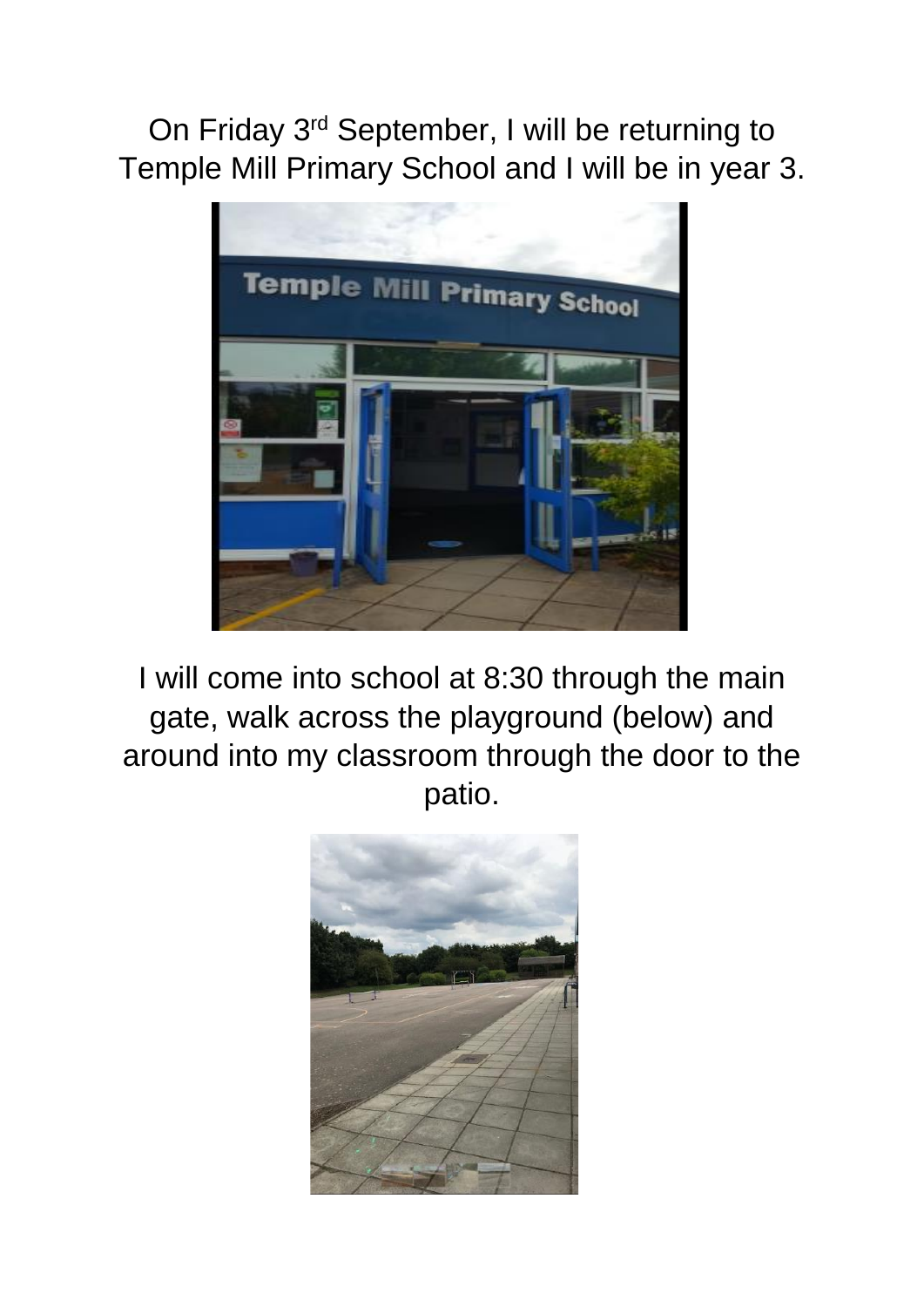In Term 1, My class teachers will be Mrs Caselton (on Monday) and Mrs Lucas (Tuesday-Friday). From Term 2-6, my class teachers will be Miss Leng (Monday and Tuesday) and Mrs Lucas (Wednesday-Friday). My LSAs will be Mrs Terry and Mrs Ironmonger.







My classroom will look a bit like this, but the desks will be back in groups.

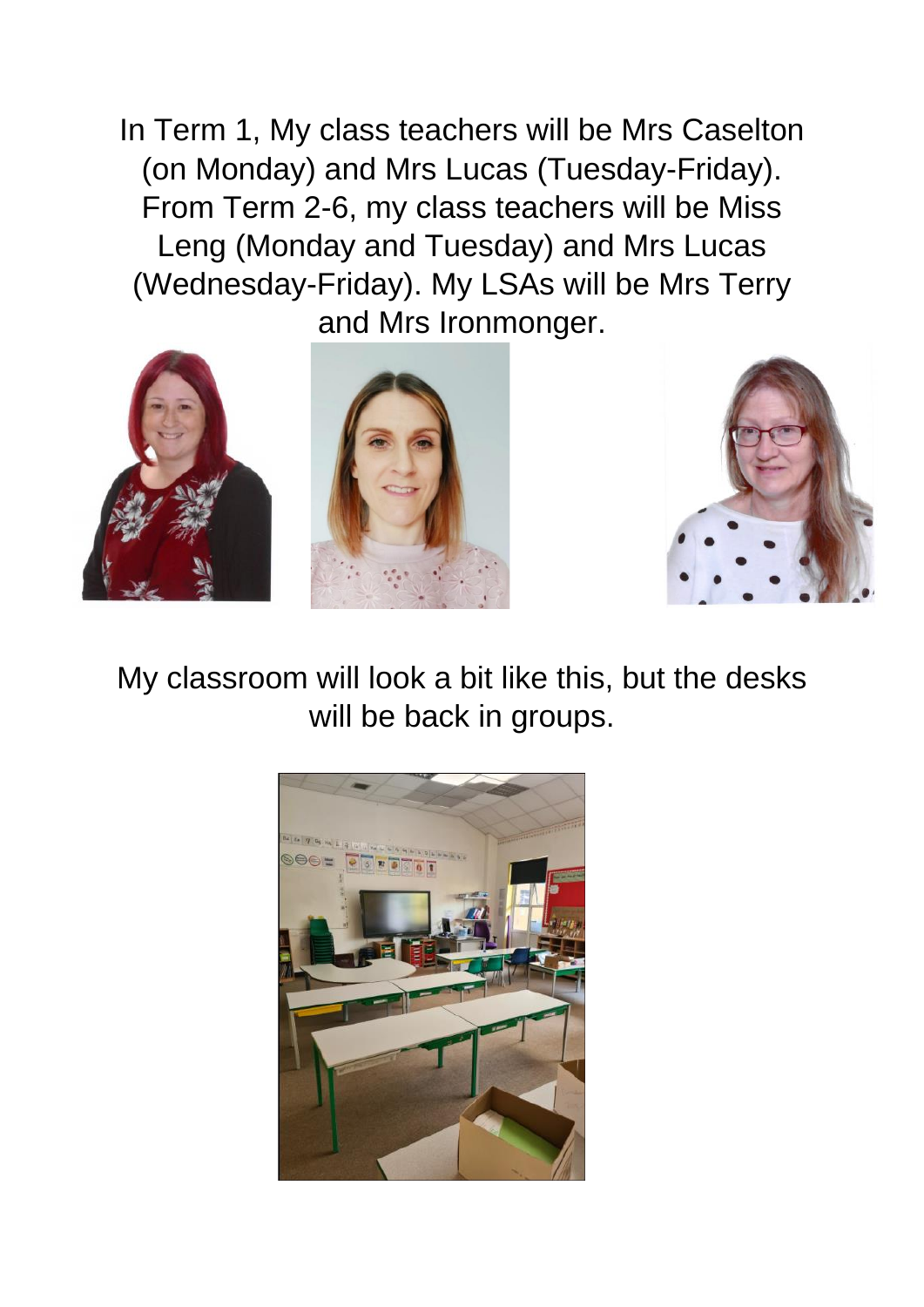## **My School Day**

I will go to the playground at 8:30 and walk into my classroom through the atrium.



My morning playtime will be 10:20-10:35 on the main playground (see picture above) and I can have a healthy snack during this time too. This playtime will be shared with year 1 and year 2.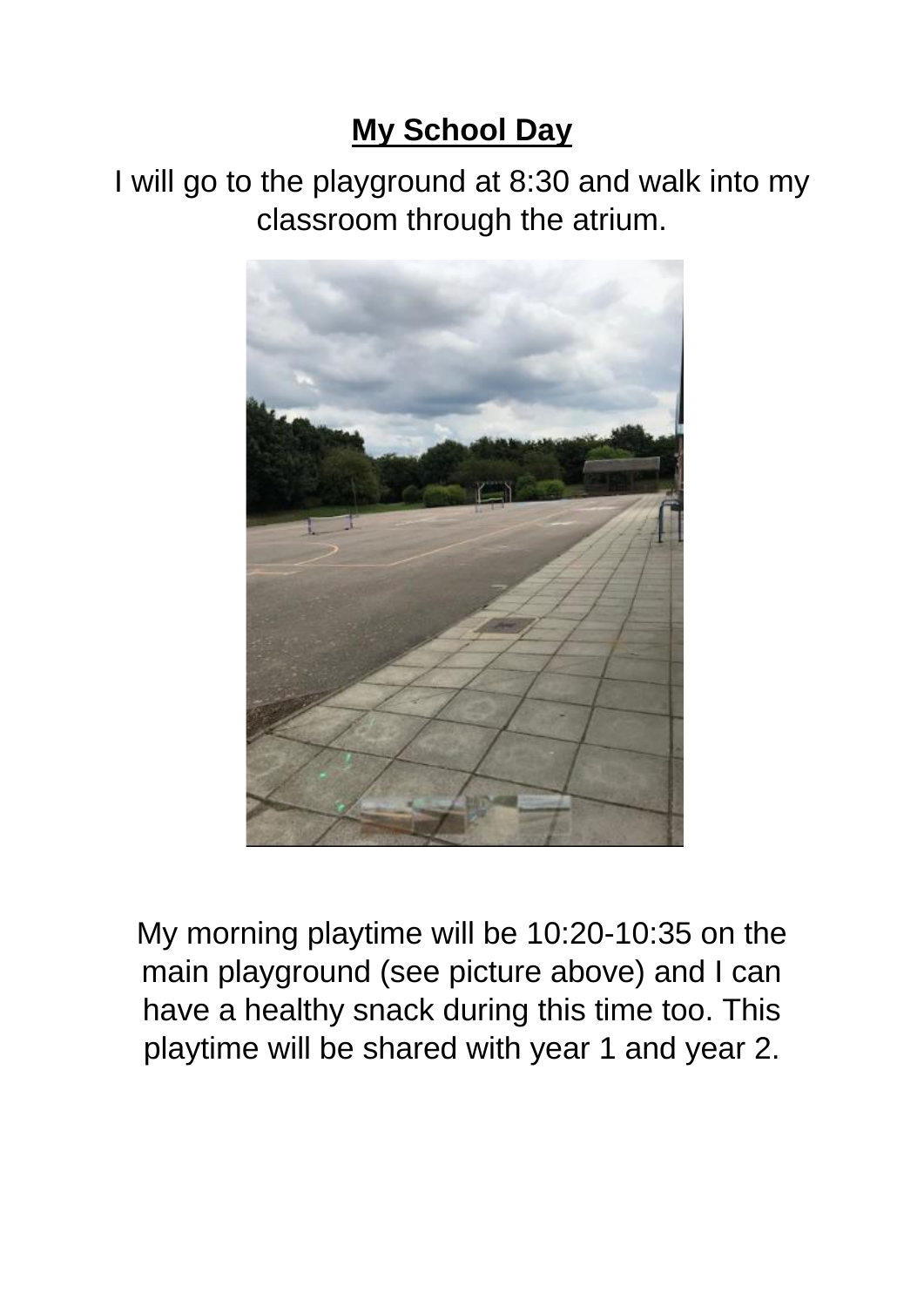My lunchtime will be 12:15-1:10. Some weeks, I will have my lunch in the hall first with year 4 and then go out to play on the main playground and some weeks, I will go out to play first and have lunch in the hall second. I will have Mrs Ironmonger, Miss Banham and Mrs Terry with me at lunchtime. The hall will look like this.



I will finish school at 3:25 on Monday – Thursday and 1:10 on Friday or I can stay for Friday club until 3:20. Mrs Caselton, Mrs Lucas or Mrs Terry will walk year 3 on to the playground and I will be collected from there.